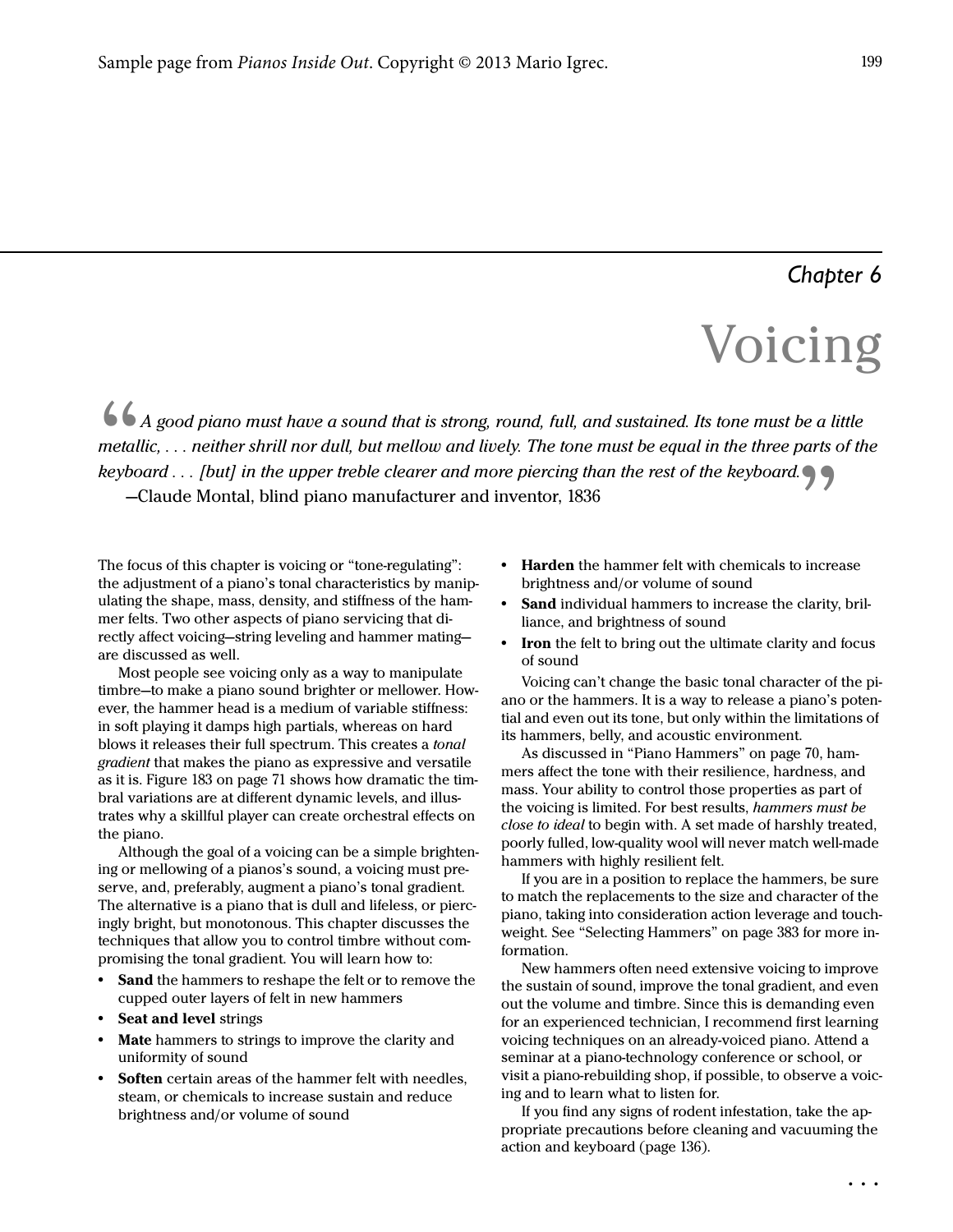#### . . .

the hammers to strings and voicing the piano, followed by two or more full tunings.

Technicians typically don't level strings in vertical pianos except in the most expensive models. By seating the strings with consistent force at the upper termination (usually a raised V bar in the plate) after a restringing, you will get the strings close to level. If you decide to perform fine string leveling in a vertical piano, either use a weak magnet (Figure 365), or remove the action, tilt the piano on its back, and use a bubble gauge. If you remove the action, use rags to mute the strings other than the unison on which you are working. Note that in verticals you need to push down the strings that do not ring, whereas in grands you pull up the strings that do ring.

## Seating the Strings

Seating the strings improves the clarity of tone and reduces buzzes and false beats. You should seat the strings around all bearings, but primarily around the front duplex bearings (Figure 362), on both sides of the V bar or agraffes, and around the bridge pins.

A device like Acousticraft or Robinson Strate-Mate<sup>257</sup> speeds up the seating of strings at the speaking-length side of agraffes and on both sides of the capo bar (you may not be able to get close enough to all agraffes, especially in the low tenor). Such a device can also help to level the strings, but it must be used gently to avoid damaging the strings.

To adjust each string individually, use a tool, such as the Concert String Tool from Davenport Tools [\(Figure 363\)](#page-1-0), or use a notched brass bar to push down the strings at the front duplex, and a steel hook to pull up the strings at the other bearings. If the capo tasto is wide and you can't get close enough to the V bar with a hook, remove the action and push up the strings on each side of the V bar from underneath with a brass bar.

Don't tap or push the strings down vertically at bridge pins, because this buries them deeper in the bridge cap and extends their contact with bridge notches outward (Figure 105 on page 41). Instead of eliminating false beats, you may introduce them. Instead, gently pull or push each string, almost *horizontally*, toward the bridge pin (Figure [363\)](#page-1-0). This will improve its contact with the pin and bridge without crushing the wood.

Bend the strings gently, with even force, and slide the tool from the bearing out. Seating the strings can throw them out of level. It's best to work with a bubble gauge on the strings, and level the strings as part of the procedure (see below).

## Why is Leveling Needed?

If bichord or trichord strings are not on the same plane, the hammer will be in contact with the lower string(s) longer than with the high one(s). Whereas the low string(s) are partially damped by the extended contact,



*Figure 362 Seating the string at the front duplex bearing.*



<span id="page-1-0"></span>the high string(s) are struck with less force because the low string(s) slow the hammer. The uneven impact also makes the hammer head twist and move sideways, sliding slightly on the strings. The note will sound weak, unfocused, and nasal, with a characteristic sizzle during attack (see "Piano Tone and Sound Envelope" on page 43). You will be able to recognize this sound after you level a few unisons. It's somewhat like touching the strings lightly while striking the key.

The effect of string leveling on voicing and sound volume is little appreciated. Either because it is misunder-

<sup>257</sup> http://www.pianoteksupply.com/assets/pdf/instructions/ Strate-Mate%20Instructions.pdf.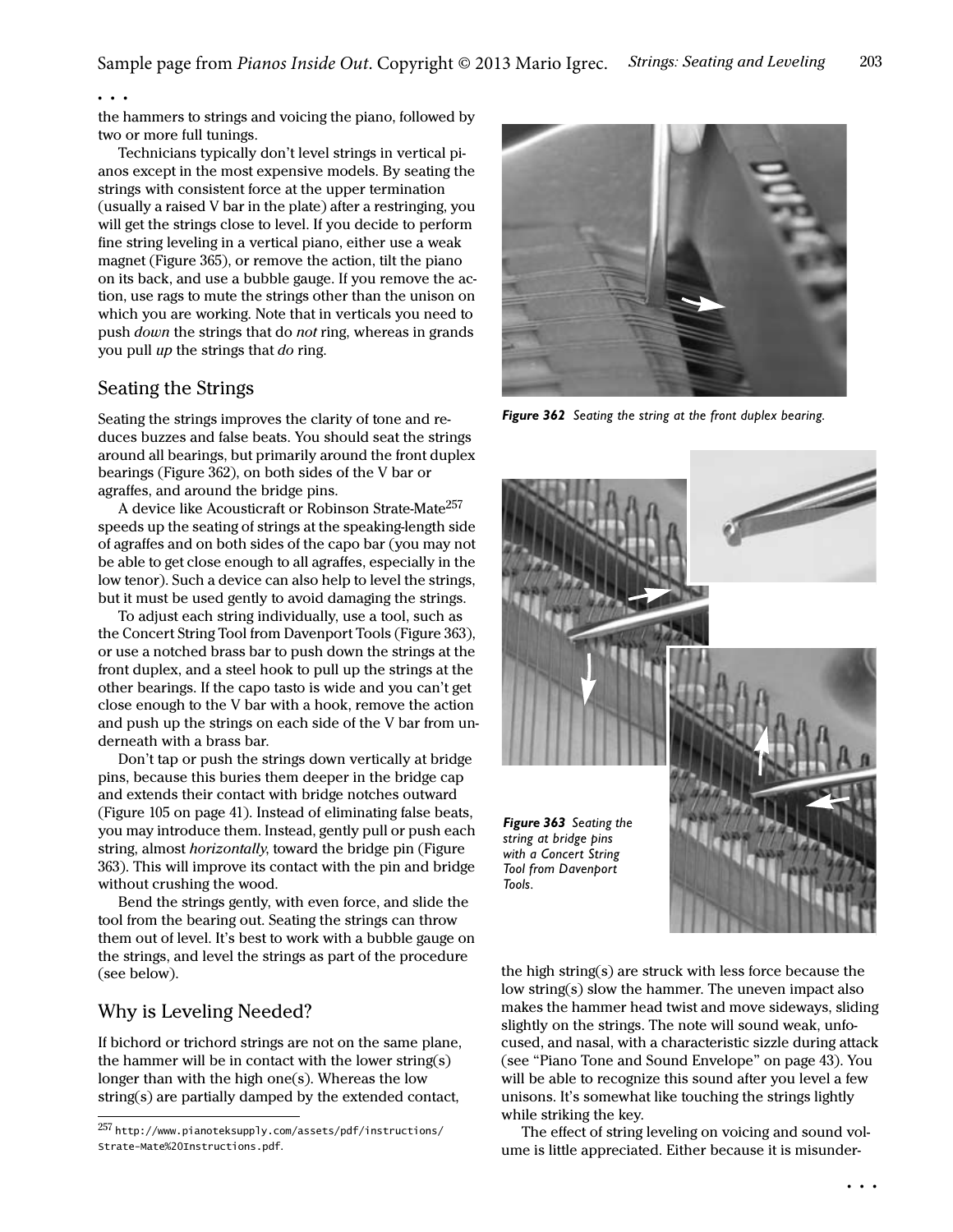| Myth:  | A voicing won't hold for long unless the piano<br>remains unplayed.                                                                                                                                                                                                                                                                                                                                                                                                                                                                                                                                                                                                                                           |
|--------|---------------------------------------------------------------------------------------------------------------------------------------------------------------------------------------------------------------------------------------------------------------------------------------------------------------------------------------------------------------------------------------------------------------------------------------------------------------------------------------------------------------------------------------------------------------------------------------------------------------------------------------------------------------------------------------------------------------|
| Truth: | Though this is true for extremely heavy use, a prop-<br>erly voiced hammer with resilient, uncontaminated<br>felt and highly interlocked wool fibers will get only<br>slightly brighter from use, and will hold its overall<br>characteristics of tone quality and sustain for years.<br>It is imperative, however, that you address the ham-<br>mer as a whole, opening up dense shoulders, and<br>treating the area under the crown if it is too dense,<br>not merely needling the crown. Resetting the felt<br>after needling is extremely important to simulate<br>the packing that will be caused over time by the<br>strings. Rubbing the needled felt with a warm iron<br>further stabilizes the tone. |

the shoulders and, optionally, to the crown. Wait 30–60 minutes for full effect.

#### Resetting the Felt

After each needling run, reset the felt by striking it with the top of the voicing-tool handle (it should be flat or evenly rounded) or a small hammer. Making sure the hammer tails are well supported, give the felt a few decisive blows from about 11 to 1 o'clock.

Packing the felt after loosening it with needles may seem counterproductive, but it is the only way to stabilize and correctly evaluate the sound after needling. When not reset, the hammer will sound deceptively dull during voicing, but will open up within days. Resetting the felt also keeps the hammers mated to strings during voicing.

#### Pre-needling New Hammers

If you are replacing the hammers, pre-voice them as explained in "Preparing New Hammers for Installation" on page 385.

#### Needling Procedures

Voicing procedures are presented as a series of steps for clarity, but these steps are highly interrelated. They are usually performed on all hammers in this order, one step at a time, but often the steps are repeated, possibly many times. For example, deep-needling the shoulders of dense hammers (step 2) increases projection and sustain, but can also increase the brightness of sound. You may need to needle under the crown [\(step 3\)](#page-2-0) after needling the shoulders, and vice versa.

Reset the felt after each needling pass, and keep the hammer crowns clean and mated to the strings. If you hear an unfocused zing, correct the mating before proceeding.

1 Sand felt on new, "raw" hammers to remove the cupped outer layers of felt [\(page 201](#page--1-0)). Is the sound after the initial sanding short-sustained and lifeless (even if harsh and loud)? If there is a lot of felt on the hammers and touchweight and over-centering are not an issue, sand the hammer further with 120- and 220-grit sandpaper. Removing some felt may actually reduce the harshness of

#### **Pulling Out Broken Needles**

Despite your best effort, sooner or later a needle will break and remain buried in the hammer felt. Pull out the needle immediately or you may not be able to find it later. Avoid the embarrassment of someone else discovering your broken needles!

You can extract a needle with any pliers, but flush-cutting pin nippers may be the most effective (Figure 433 on page 245). Open them up a little, press down the felt on each side of the needle with the corner of the jaws, grasp the needle lightly, and pull it out. As much as possible, avoid damaging the felt.

If the needle is too far below the surface, use a voicing tool or pin vise to insert another needle right next to it. The broken needle will be lifted up and out of the hammer enough to grasp it with pliers. Thanks to Allen Wright, RPT, for this tip.

otherwise dense hammers because reducing their mass reduces their string contact time. Are the hammers deeply grooved? If there is enough felt, reshape them [\(page 200\)](#page--1-1). Level the strings, and mate the hammers to strings if the hammers are new ([page 207](#page--1-2)).

2 Needle dense shoulders to increase sound projection and sustain, and, in some cases, to minimize impact noise. Pick a sample hammer in the middle section and check the density of its shoulders with a single needle. If you can easily insert the needle all the way into the felt, skip that section and perform the same test 10–15 hammers higher or lower. If inserting the needle feels as if it is penetrating a hard substance, see ["Reflowing and Rinsing Hardener](#page--1-3)  [from Overhardened Hammers" on page 215](#page--1-3). When you encounter a hammer with dense shoulders, radially stab each shoulder (area 4) with a three-needle tool about five times in the direction of the wooden molding (Figures 374 and 375a), starting low and stabbing higher each time. Counterintuitively, needling the shoulders increases the brightness of sound, and usually needs to be accompanied by progressively shallower needling toward the crown. To do this, start with full-depth stabs low on the shoulders, and gradually reduce the depth of the stabs toward the crown. Reset the felt on and around the crown (see above). Listen to the results. If the tone is rounder and sustain longer (even if the brightness has increased), needle the shoulders more and take mental note of the total number of stabs you made. When the tone stops improving, reproduce what you did on 10–15 hammers above and below your sample hammer. Repeat this process in other sections. The bass usually requires less needling, the treble more. Be careful not to bend or break the voicing needles in the treble. If the angle and density of felt on the topmost hammers prevents you from inserting three needles all the way, deep-needle those hammers with a single needle.

<span id="page-2-0"></span>3 Needle under crown to remove tonal harshness: Compare the decay of a note when you play it normally, and when you pluck its string(s). If the decay is much longer and has more bloom when plucked, you may need to voice the shoulders more. However, area 2 may be too